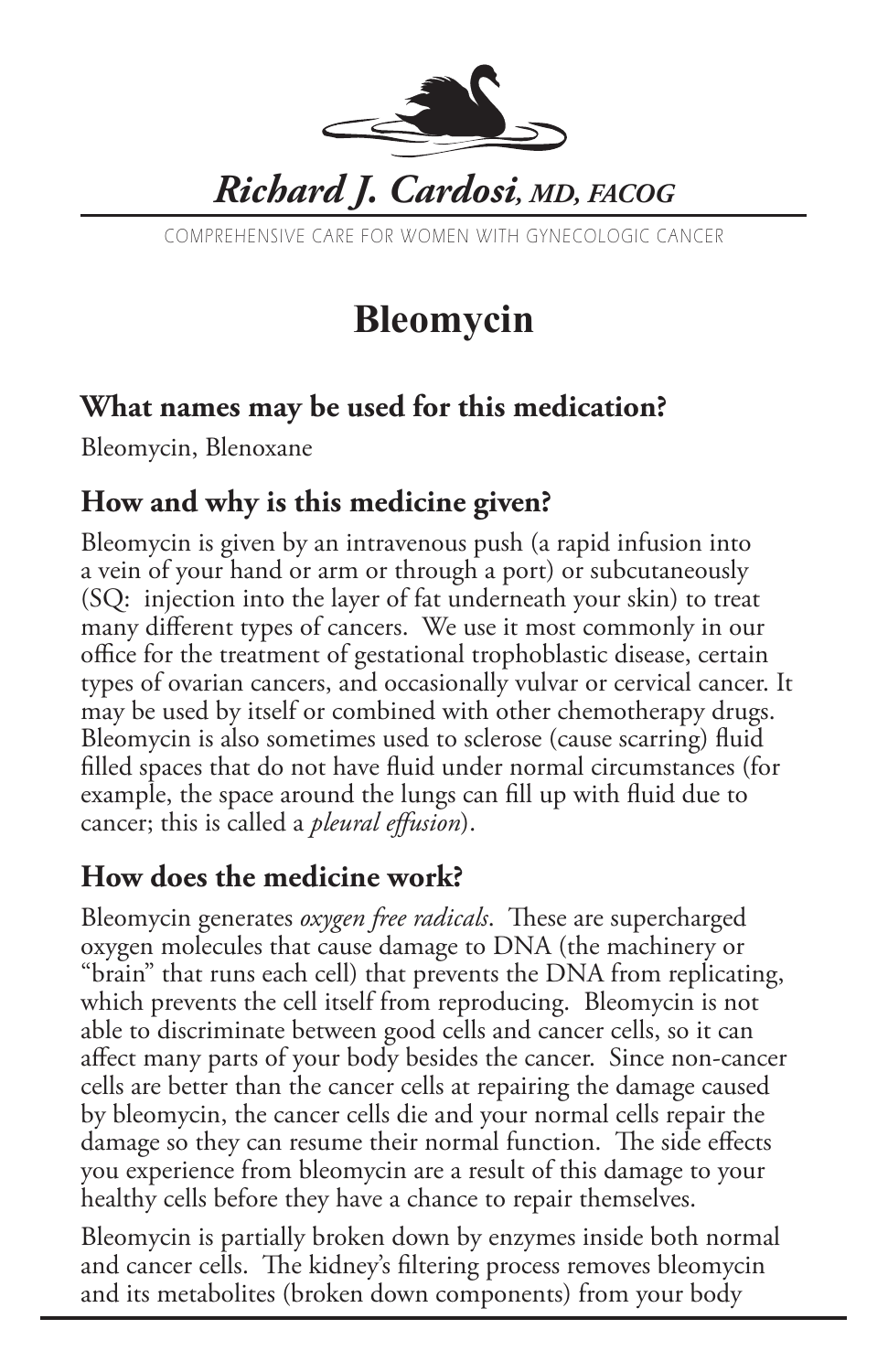in efforts to prevent the drug from staying in your body too long and causing excessive damage to the normal cells. It is therefore important that you keep yourself well hydrated (8-10 glasses of water per day) in efforts to keep the kidneys working at their best. We will monitor your kidney function through blood tests performed prior to each treatment cycle. We will also review your list of medications that you take for other medical problems (diabetes, blood pressure, etc.) at each visit to be sure that none of these other medicines are interfering with clearing the bleomycin from your body.

## **How often is this medicine given?**

Bleomycin is most commonly given on a weekly or bi-weekly schedule. The precise timing of treatment and the total number of treatments recommended will vary based on your clinical circumstances. An initial plan will be outlined for you by your doctor at the initiation of therapy. The treatments are typically given in the infusion center at the Center for Cancer Care and Research (white building located across the parking lot from our office). Prior to each treatment, you will be seen in the office for an exam (typically only once during the treatment cycle, but occasionally prior to each weekly infusion), and blood tests will be reviewed prior to all infusions to be sure it is safe to administer your treatment. It is, of course, very important to keep all of your appointments for chemotherapy and lab testing.

#### **What side effects does this medicine cause?**

There are many possible side effects of all chemotherapy drugs, so the following is only inclusive of the most common or serious possibilities from bleomycin. You will be asked to complete a symptom form at each visit in order for us to accurately assess the side effects that you may be experiencing. This form helps your doctor be sure that no adverse effects of treatment are overlooked, and it serves to help you recall which symptoms you may have experienced since your last treatment.

v Pulmonary toxicity (damage to your lungs) can occur with bleomycin. This is seen more commonly among older patients, in those who have had prior chest radiation, and in those receiving higher cumulative doses of bleomycin. However, lung damage can be experienced by any patient receiving bleomycin. This typically presents like pneumonia—cough, wheezing, and/or trouble breathing. This may progress to a permanent scarring in the lungs called *pulmonary fibrosis*. It is very important that you always remember the name of this medication as high concentrations of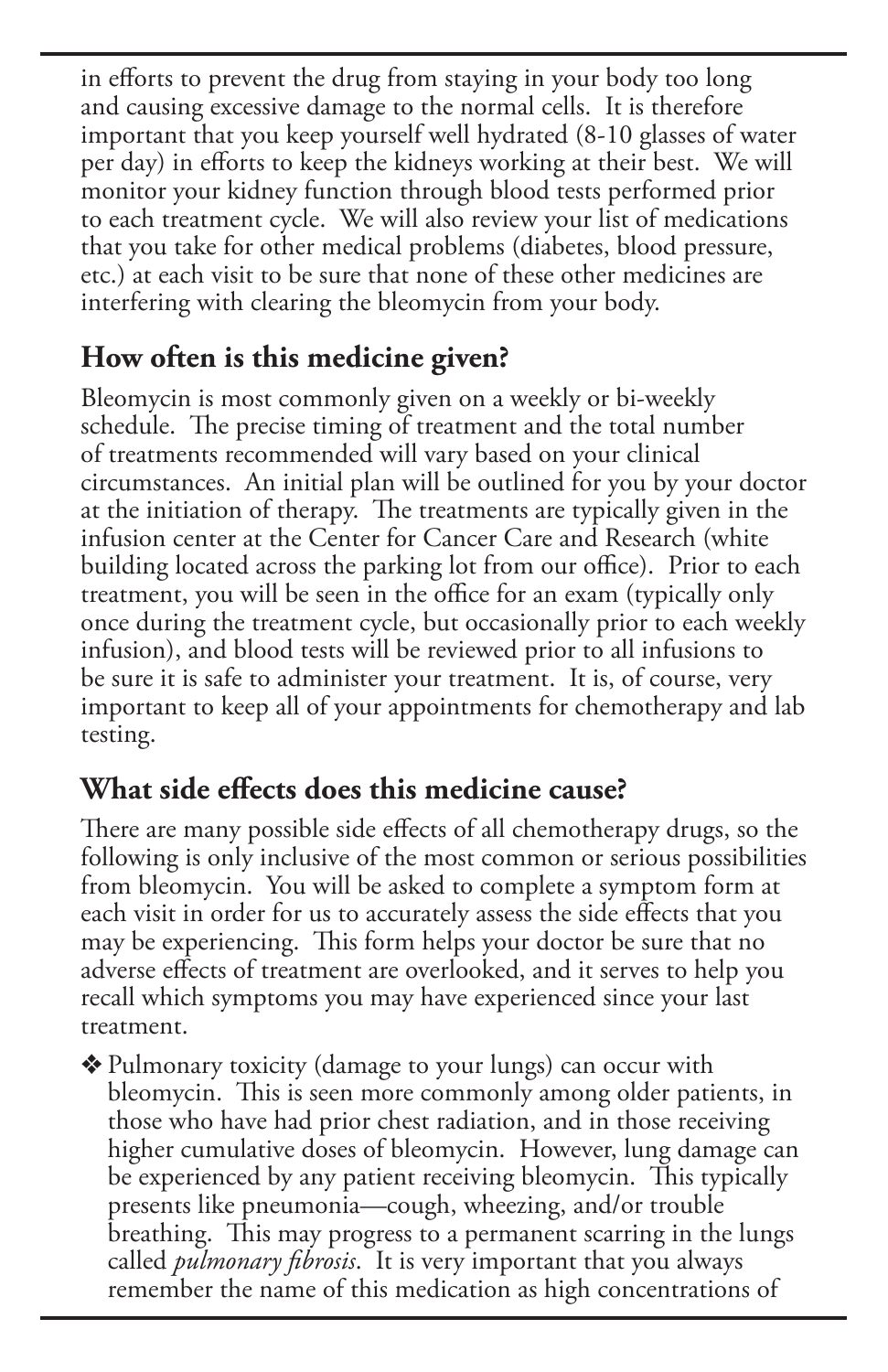oxygen (for example while under general anesthesia) may make any pulmonary damage worse, even after completing treatment. Your lung function will be evaluated before treatment and monitored during treatment.

• Skin toxicity with redness, darkening of the skin/nails, and sensitivity to the sun can occur with bleomycin. Direct sun exposure and tanning beds should be avoided, and sun protection (SPF 15 or higher) should be used liberally while receiving bleomycin. Skin and nail changes usually fade away after therapy is completed.

• Allergic reactions to bleomycin can occur. This typically presents during the initial few minutes of an infusion with fevers and chills, and occasionally rash/hives, itching, lowered blood pressure, and difficulty breathing. You will be given a test dose to be sure you tolerate the medication prior to beginning treatment.

v Fever and chills may present up to 8-10 hours after treatment and last for 2-3 days. Over the counter agents such as acetaminophen and ibuprofen may be used as desired/needed.

v Hair loss can be experienced with bleomycin, but it may take several weeks before this is seen. Some patients do experience more hair loss than others. If hair loss occurs, hair growth should return upon completion of treatment.

◆ *Mucositis* is sores/ulcers in the mouth that can cause pain and difficulty with eating or swallowing. This may occur with bleomycin. This can be minimized with good oral hygiene and a warm salt-water solution gargled after each meal. Prescription medication is also available if these steps are ineffective at resolving your symptoms.

v Diarrhea is sometimes seen with bleomycin treatments. A bland diet and limiting dairy intake may help. Over the counter agents such as Immodium are safe to use, and should be started with the first watery stool—do not allow yourself to become dehydrated. If you are unable to control your diarrhea with these measures or feel you may be getting dehydrated, please call the office for further instructions.

v Nausea and vomiting are mild and are even less common today than in the past because of much improved anti-nausea medications. You will be given prescriptions for medications for nausea, and it is important that you take them as directed in order for them to be most effective. If you have questions, do not hesitate to call the office.